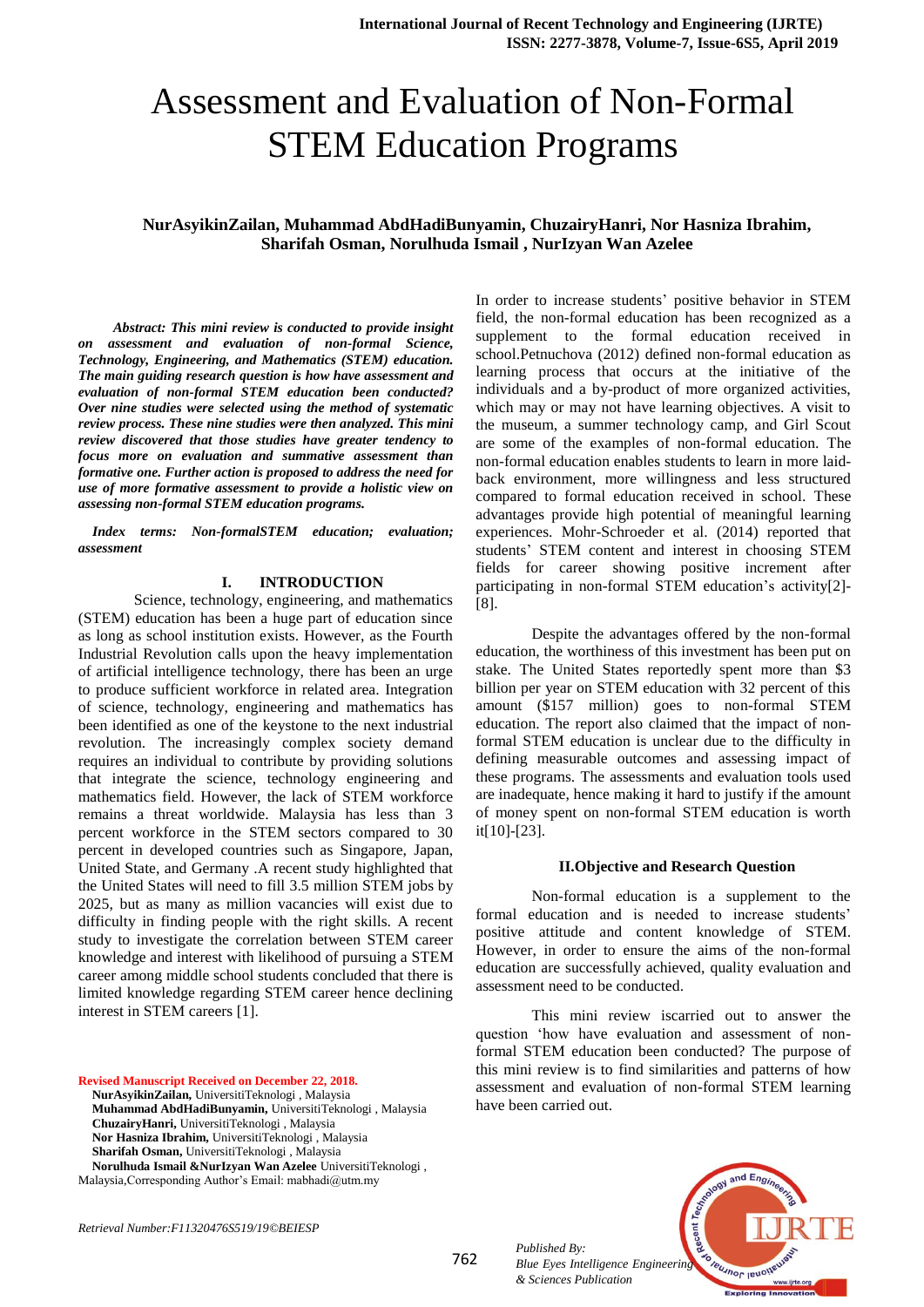# **III.METHODOLOGY**

Articles regarding non-formal education were searched from various education journal database of Universiti Teknologi Malaysia's library portal: (1) Web of Science(2) Scopus (3) Wiley (4) Science Direct Journal and (5) Springer Link (6) Taylor and Francis (7) Academic Search Premier. Articles were also searched in Universal Journal of Educational Research and Google Scholar. Keywords used to extract these articles were: (1)Nonformal education (2) Informal Education (3) STEM education (4) Out-of-School Activity (5) Evaluation (6) Assessment and (7) Performance Indicator. The research articles searched were between the year 2008 to 2018.This timeframe was used in order see the current progress of this research topic that may provide some indications of studies done in the previous 10 years. Cronin, Ryan, and Coughlin (2008) pointed out that optimum time frame of 5 to 10 years should be used for article review. Over 50 articles were found, but only final 9were analyzed. The final 9 studies revolved on non-formal education conducted in the United States and Turkey.

Upon reducing to the final 9 articles,14 studies were initially selected. These 14 studies were chosen by reading the abstract and introduction of the studies. Studies with elements of Science, Technology, Engineering and Mathematics were kept. General non-formal education such as summer camp in general, visits to museums, and afterschool were excluded. Non-formal education articles included come from integration and stand-alone of any of the Science, Technology, Engineering and Mathematics.

Only articles involving elementary and middle school student were included, and articles regarding preservice teacher, tertiary education and early childhood were discarded. The age selection were made based on the fact that students form their attitude towards science between the ages of 10 to 14, a time when most receive little or no career education to support or manifest their ideas (Researching Science and Mathematics Education, 2013).Meanwhile, Tai, Liu, Maltese, and Fan (2006)reported that students demonstrating interest in science during age of 11 to 14 years old will be more likely to graduate in science compare to their peers who did not express interest in science. Hence, this mini review focuses on the non-formal STEM education given to elementary and middle school.

Articles with specific target on element, impact or effect of non-formal STEM education were also discarded. For example, a study investigating increment in content knowledge after non-formal STEM education (Newell, Zientek, Tharp, Vogt, & Moreno, 2015). This mini review looks into how assessment and evaluation of non-formal STEM education were conducted rather than linking any specific outcome with the non-formal education.

The types of non-formal activities were not limited to any specific time frame, race, gender, type of activities, student level of intervention, nor financial background of students' family. However, based on the non-formal education defined earlier, learning process that occurs at the initiative of the individual and a by-product of more organized activities, several more exclusions were done. Activities held under school curriculum such as science week and STEM ambassador visit were discarded. Students

joined the non-formal activities should be on their own initiative. Activities with incentive given for attendance were also discarded to keep the student self-initiative factor pure. Non-organized or structured activities such as video games, reading activities were also discarded because they were not defined as non-formal that requires structure and organization.

The fourteen (14) articles were read thoroughly in order to recognize the purposes and methods of the studies. Studies with similar purpose of evaluating and assessing non-formal learning environment were kept for final analysis. There were 3 studies with purposes to assess specific activities in science center while 1 study was conducted to describe stages of developing assessment tool. These 4 studies were excluded from final analysis. Another one study excluded due to its purpose, which was to compare multiple non-formal provider in Turkey. The findings of final 9 studies are tabulated in Table 1 and Table  $\mathcal{D}$ 

# **IV.FINDING**

Table 1 summarizes the authors, nature, purpose of non-formal STEM education, purpose of study, and primary findings.

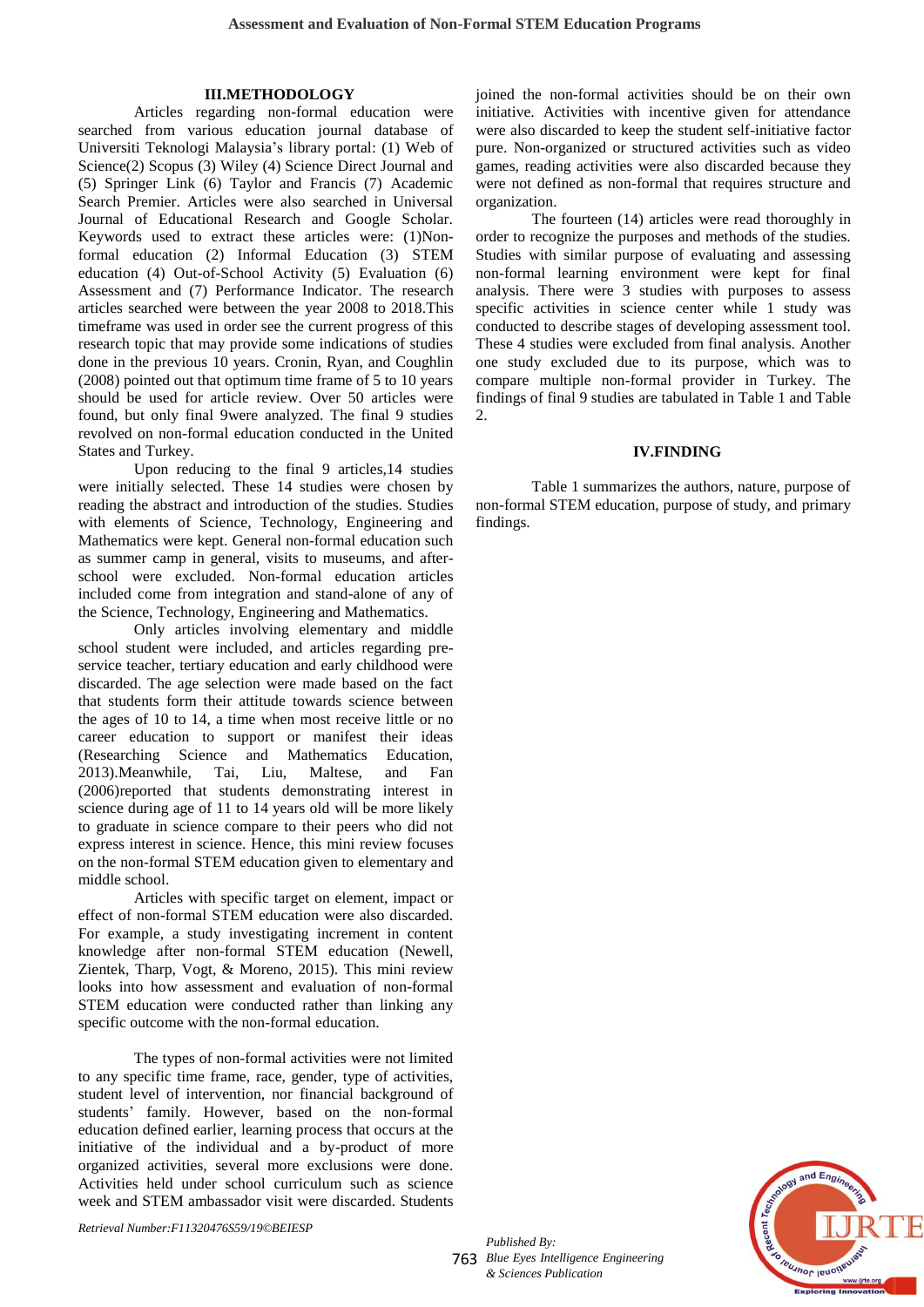# **International Journal of Recent Technology and Engineering (IJRTE) ISSN: 2277-3878, Volume-7, Issue-6S5, April 2019**

|                                      | <b>Table 1</b> Authors, Nature and Purpose of Non-formal STEM Educations, Purpose and |                                                                                                                                                       | <b>Finding of Studies</b>                                                                |                                                                                                                           |
|--------------------------------------|---------------------------------------------------------------------------------------|-------------------------------------------------------------------------------------------------------------------------------------------------------|------------------------------------------------------------------------------------------|---------------------------------------------------------------------------------------------------------------------------|
| <b>Authors</b>                       | <b>Nature of Non-formal</b><br><b>STEM Education</b>                                  | <b>Purpose of Non-formal</b><br><b>STEM Education</b>                                                                                                 | <b>Purpose of Study</b>                                                                  | <b>Primary Finding</b>                                                                                                    |
| Birinci Konuret al.<br>(2011)        | Summer Science Camp in<br>Turkey                                                      | To develop positive attitude<br>towards science and nature                                                                                            | To evaluate the summer science camp                                                      | Increase in student attitude towards<br>science and self-confidences towards<br>science.                                  |
| Metin $&$<br>Leblebicioglu<br>(2011) | Science Camp, Turkey                                                                  | To introduce science among<br>student using inquiry                                                                                                   | To search the effectiveness of the<br>science camp                                       | Improvements in the children's<br>conception of science.                                                                  |
| (Mohr-Schroeder et<br>al., 2014)     | Summer STEM Camp, the<br><b>United States</b>                                         | To expose middle-level<br>students to a variety of STEM<br>fields and STEM<br>professionals through hands-on<br>project-based learning<br>experiences | To describe structure and activities of the<br>summer STEM camp                          | Increase in student motivation and<br>interest in STEM fields                                                             |
| Campbell et al.<br>(2015)            | Robotics Summer Camp,<br>the United States                                            | To build foundation skills<br>needed in a college engineering<br>program                                                                              | To evaluate the effectiveness of the<br>robotics summer camp                             | Increase in engineering technical<br>knowledge and problem-solving skill                                                  |
| Hirsch et al.,<br>(2017)             | Summer Science Camp,<br>the United States                                             | To introduce students to<br>engineering, inform student<br>about career in engineering and<br>increase interest in STEM                               | To summarize evaluation process of the<br>camp                                           | Increase in STEM content knowledge,<br>positive attitudes towards STEM,<br>understanding in engineering design<br>process |
| (Frye et al., 2016)                  | <b>Engineering Summer</b><br>Camp for Girls, the United<br><b>States</b>              | To introduce more females into<br>field of engineering through<br>engineering based activity.                                                         | To discuss planning, implementation and<br>evaluation of the camp                        | Increase in engineering understanding<br>and analytical skill                                                             |
| (Kney et al., 2016)                  | <b>Sustainability Engineering</b><br>Camp, the United States                          | To expose students to critical<br>environmental issues                                                                                                | To evaluate the camp and assessment<br>method                                            | Increase in student knowledge,<br>awareness and concern of the<br>environment                                             |
| (Brown, 2017)                        | Science Field Camp at<br><b>Ozark Natural Science</b><br>Centre, the United States    | To enhance the<br>understanding, appreciation and<br>stewardship of the Ozark<br>natural environment                                                  | To assess the knowledge of students<br>before and after camp and to evaluate the<br>camp | Increase in knowledge of water quality<br>and benthic<br>Macroinvertebrates                                               |
| (Leas et al., 2017)                  | After school STEM<br>lessons, the United States                                       | To enhance students'<br>awareness and curiosity about<br><b>STEM</b> areas                                                                            | To assess the impact of the after-school<br>program on students                          | The after-school program encourage<br>excitement in youth and motivation to<br>pursue career in STEM                      |

*Retrieval Number:F11320476S519/19©BEIESP*



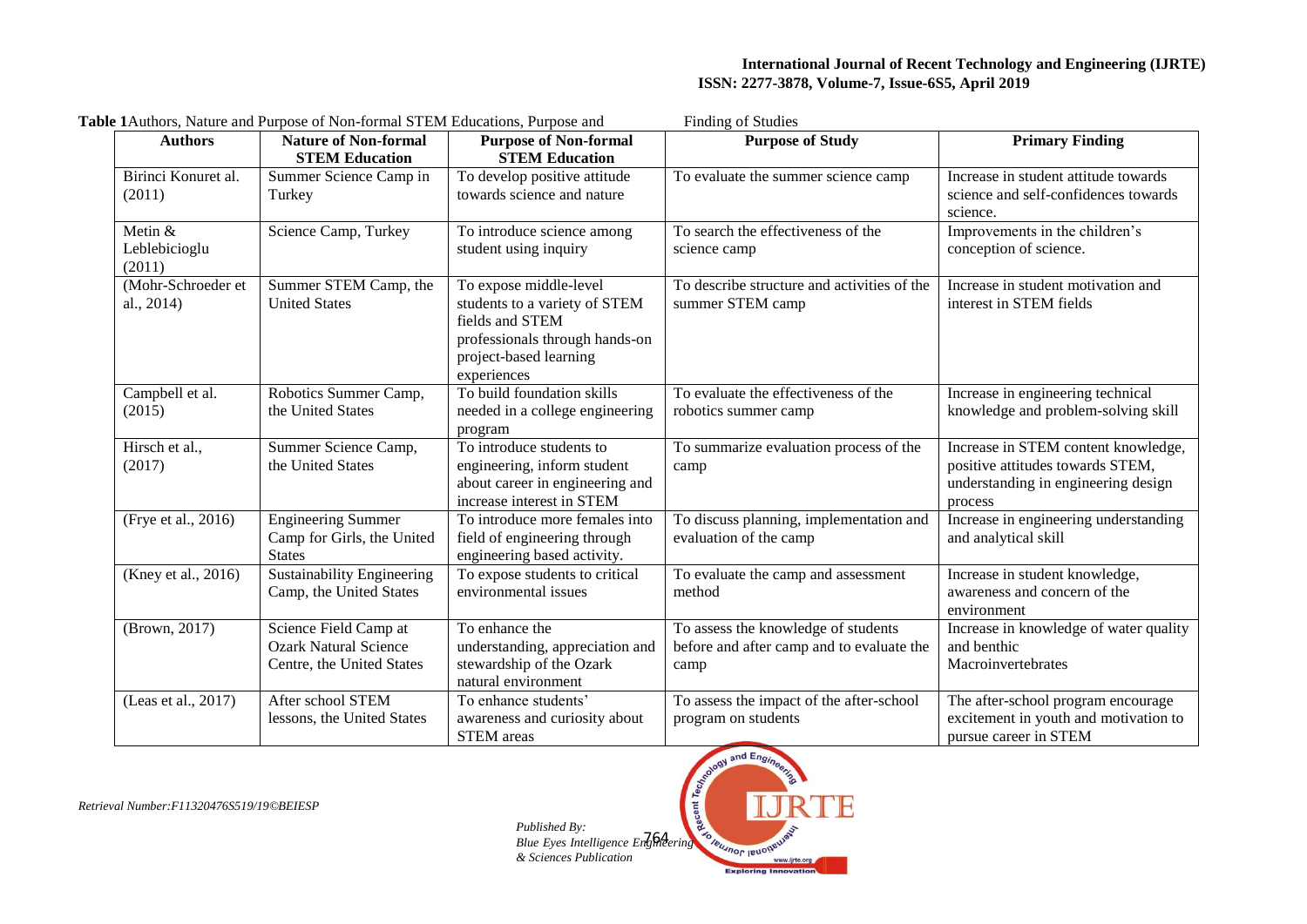Besides, Table 2 summarizes the nature, frequency, measurement design, measurement tools and source of measurement tools.

| <b>Nature of Non-formal</b><br><b>STEM Education</b>                               | <b>Frequency of Non-formal</b><br><b>STEM Education</b> | <b>Measurement Design</b>             | <b>Measurement Tools</b>                                                                                                                                                                                    | <b>Source of Measurement Tools</b>                                                                         |
|------------------------------------------------------------------------------------|---------------------------------------------------------|---------------------------------------|-------------------------------------------------------------------------------------------------------------------------------------------------------------------------------------------------------------|------------------------------------------------------------------------------------------------------------|
| Summer Science Camp,<br>Turkey                                                     | First time                                              | Pre- and post-test                    | 1. Science and Technology Course<br>2 Attitude Scale<br>3. Scientific Attitude Scale<br>4. Camp Evaluation Survey<br>5. Student interview                                                                   | Adopted from Nuhoğlu (2008) and<br>Moore and Foy (1997), customized<br>tools                               |
| Science Camp.<br>Turkey                                                            | First time                                              | Pre- and post-test                    | 1. Open ended questions from 'Views of the<br>Nature of Science Version D (VNOS-D)'<br>2. Student Interview                                                                                                 | Adopt from Lederman and Khishfe<br>(2002)                                                                  |
| Summer STEM Camp, the<br><b>United States</b>                                      | Annually since 2010                                     | Pre- and post-test, daily<br>feedback | 1. STEM Camp Survey<br>2. Content session feedback form<br>3. Parents feedback form                                                                                                                         | Customized tools                                                                                           |
| Robotics Summer Camp, the<br><b>United States</b>                                  | Annually                                                | Repeated measure test                 | 1. Multiple choice assessment<br>2. Free response assessment                                                                                                                                                | Customized tools with guidance given<br>by the Accreditation Board of<br>Engineering and Technology (ABET) |
| Summer Science Camp, the<br><b>United States</b>                                   | Annually since 2007                                     | Pre- and post-test                    | 1. Middle School Attitudes to Mathematics,<br>Science and Engineering (MATE).<br>2. Draw an Engineer Test (DET).<br>3. Student's logbook and final project                                                  | Adopt from Symington (1990),<br>customized tools                                                           |
| <b>Engineering Summer Camp</b><br>for Girls, the United States                     | First time                                              | Pre- and post-test                    | 1. Students lab notebooks<br>2. The final essay and presentation, final<br>summative survey<br>3. Pre- and post-test on effectiveness                                                                       | Customized tools                                                                                           |
| Sustainability Engineering<br>Camp, the United States                              | Similar concept program has<br>been done in the past    | Pre- and post-test                    | 1. Self-design multiple choice<br>2. Open ended questions<br>3. Personal meaning maps                                                                                                                       | Customized tools                                                                                           |
| Science Field Camp at<br><b>Ozark Natural Science</b><br>Centre, the United States | Permanent activity in the<br>science center             | Pre- and post-test                    | 1. Open ended questions<br>2. Observation during activities<br>3. Interview with parents                                                                                                                    | Customized tools                                                                                           |
| After school STEM lessons,<br>the United States                                    | Weekly or fortnight since<br>2012                       | Observations on selected<br>sessions  | 1. Dimensions of Success (DOS)<br>observation tool to evaluate the quality of<br>STEM programs using objective measurements<br>across a broad range of categories<br>2. Students' reactions during sessions | Adopt from Pear (2015)                                                                                     |

**Table 2**Nature, Frequency, Measurement Design, Measurement Tools and Source of Measurement Tools

*Retrieval Number:F11320476S59/19©BEIESP*

765 *Blue Eyes Intelligence Engineering Published By: & Sciences Publication* 

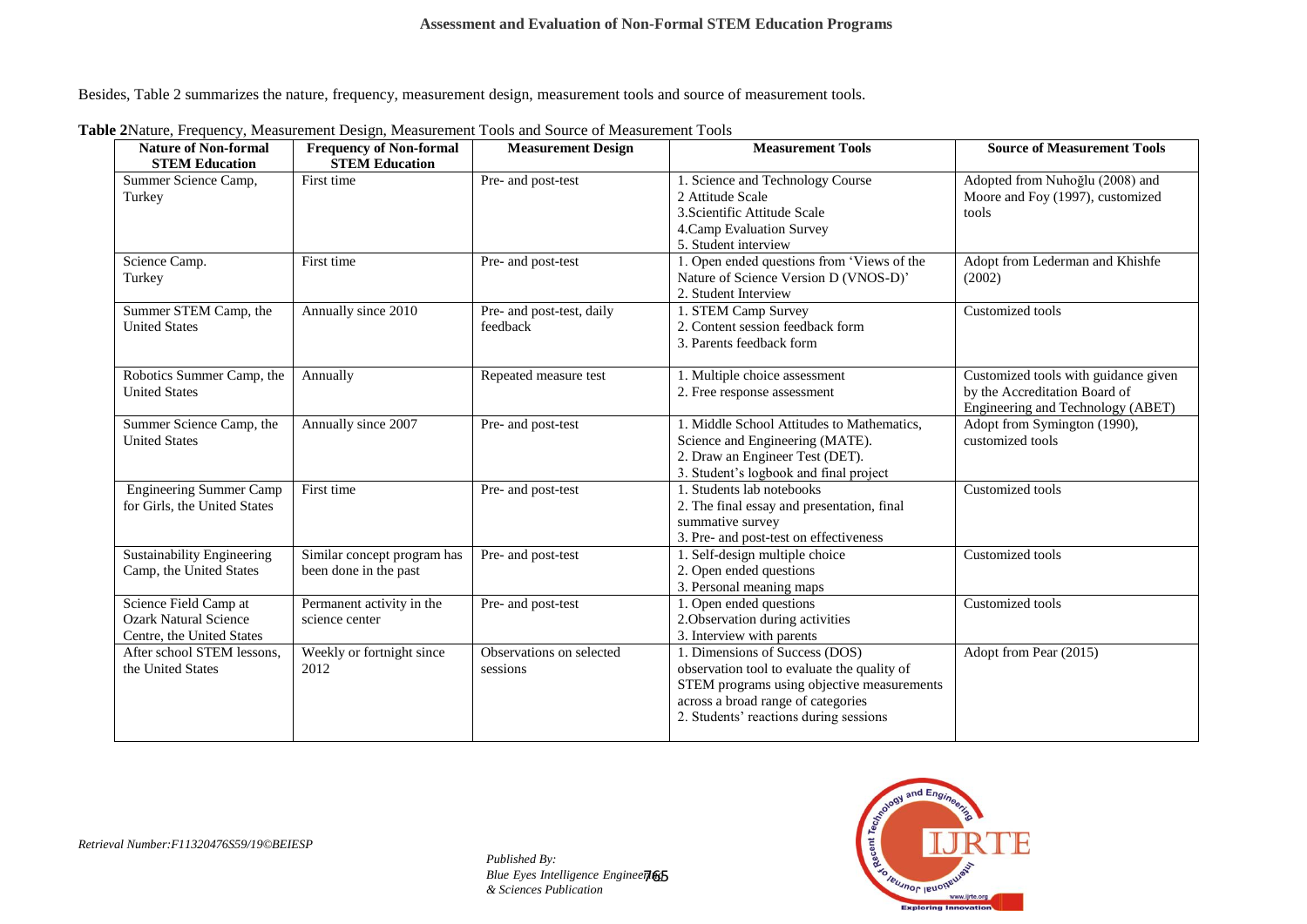# **I. DISCUSSION**

Table 1 displays the purposes of all studies. It shows that 6 out of 9 studies aimed to evaluate the nonformal education while the other 3 aimed to assess. Assessment and evaluation are commonly used in a manner that they carry the same meaning. According to the Institute for Teaching, Learning, and Academic Leadership (University at Albany, 2006), assessment refers to"the process of objectively understanding the state or condition of a thing, by observation and measurement." As for evaluation, it refersto "the process of observing and measuring a thing for the purpose of judging it and of determining its value, either by comparison to similar things, or to a standard." Table 1indicates that most studieshad a greater tendency to focus on the outcome of a non-formal learning environment rather than getting feedback during the learning process. These studies were product-oriented rather than process-oriented, with the main aim to gauge quality rather than to improve the learning process.

Having a primary focus on evaluation is not a negativephenomenon. Saylor and Alexander (1974) emphasized the importance of evaluation by evaluating the evaluation process itself. However, in order to gain full benefit of non-formallearning environment, both assessment and evaluation need to be given equal attention. For example, an engineering camp evaluated as showing increase in students' technical knowledge in engineering and they are able to solve real-life type problem(Hirsch et al., 2017). By just judging the evaluation findings, conclusions were made based on the end result. End result provided may not reflect student's true achievement and potential.Students might not be at their best condition on the day of evaluation, hence showing low quality performance. While high quality performance may due to discussion among students. However,by taking into account assessment findings, student learning process can be observed. Hence, it can provide fair and absolute justification about the process.Rust (2002) called for assessment system that can tell whether or not a student meets learning outcome rather than assessing the module as a whole. This can be done by providing students feedback on their achievement of learning outcome and will ensure all program specifications are met.

Another explicit observation from Table 1 is the successfulness of these evaluations in providing finding that meet the main purpose of the non-formal learning. Oliva (1998) statedthat the primary purpose of curriculum evaluation is to determine whether the curriculum goals and objectives have been achieved. All these studies (in Table 1) have successfully determined that the non-formal education goals and objectives have been executed. Hence, itcan be concluded that all studies have met the primary purpose of evaluation. The ability of these studies to meet primary purpose of evaluation indicate that the assessment tools being used wereeffective and appropriate for the specific non-formal education individually.Macquarie University (2015)has stated that'an effective assessment isone which assesses students' attainment of the learning outcomes.' With unit learning outcomes are what students expected to know, understand or be able to do in order to be a successful in a field of study.

Table 2 shows measurement design conducted by all these studies weremostly delivered before and after the non-formal education to the students. This indicates that assessment in non-formal STEMeducation tended to be conducted in a summative manner rather than formative. Summarized from Rust (2002), summative assessment typically refers to the assessment of participants where the focus is on the outcome of a program. This contrasts with formative assessment, which summarizes the participants' development at a particular time. Another characteristic of summative assessment is it usually takes place after pupils have completed units of work or modules at the end of learning process. The goal of summative assessment itself is to evaluate student learning at the end of an instructional unit by comparing it against some standards or benchmarks. This is parallel with observation made previously which indicated that thesestudies have a greater tendency toevaluate rather than to assess. The perk of conducting summative assessment for non-formal STEM education is it gives direct output in terms of effectiveness of the program. Hence making it easy for public and government bodies to make decisions and a conclusion regarding the non-formal education conducted. Program evaluation as defined by Patton (2002, pp. 10)is a process that involves collecting and analyzing information about a program's activities, characteristics, and outcomes in a systematic manner. Its purpose is to make judgments about a program, to improve its effectiveness, and to inform programming decisions.

Also reflected in Table 2 is the frequency of the non-formal education. Most ofthe non-formal education was conducted periodically. The sustainability camp as a matter of fact using tools that have been revised in an iterative process. By having these studies providing evaluation of the non-formal STEM education, organizers can benefit from the finding and improve their program. Nevertheless, solely summative assessment is not the true measure of a learning process. Students' learning progress and ongoing feedback were not in the picture hence making it hard to determine whether students really achieved the expected outcome. By just depending on summative assessment, outcomes of the findings can still be questionable. Besides that, for a one-shot type of nonformal STEM education, by just depending on summative evaluation conducted at the end of the program, by the time evaluation was produced, nothing can be changed to improve the program. Rust (2002) concluded that summative assessments unable to provide information at the programs level and to make instructional adjustment and interventions during learning process. Hence, formative assessment is needed in parallel with summative assessment to provide a holistic view onnon-formal STEM education.

Table 2 also shows that each study possessed their own customized assessment tool. This is appropriate based on the difference nature of the non-formal STEM education. Nevertheless, these differences made them hard to provide a benchmark and standard measurement among all nonformal STEM education available.

*Published By: Blue Eyes Intelligence Engineering & Sciences Publication* 



*Retrieval Number:F11320476S519/19©BEIESP*

766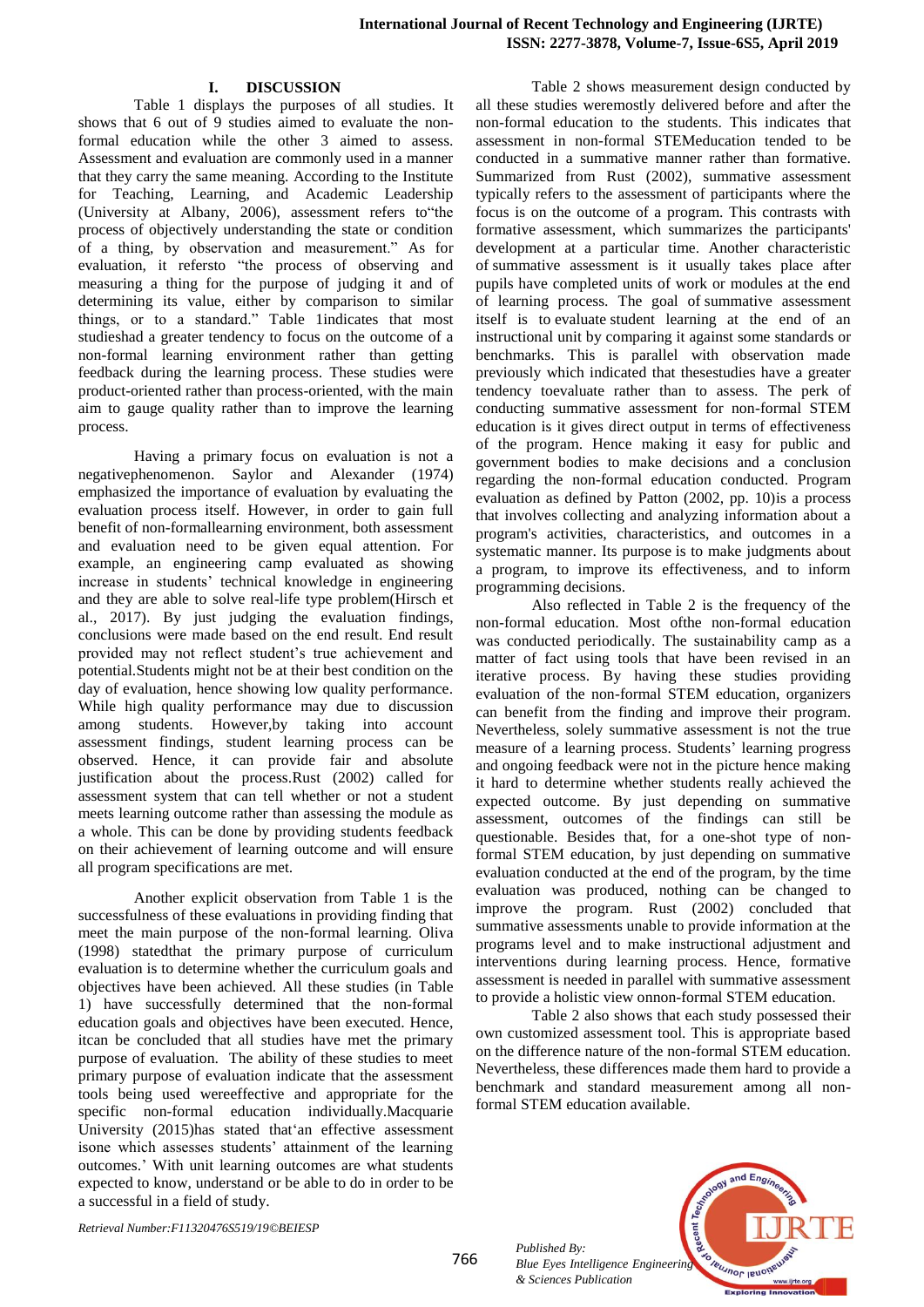Even though each non-formal education conducted with different settings and patterns, they were defined under one definition:learning process that occur at the initiative of the individual and a by-product of more organized activities, which may or may not has learning objectives. Hence, they still possessedsimilarities that can be measured. These similarities can be compared using a standard measurement tool and a standard effectiveness level can be determined. Feder & Wieman (2013), through their Committee of STEM progress report calls for the development of a standard evidence that all agencies could adopt in order to create common evaluation frameworks and tools that can be used by all projects.

Another finding from Table 2 is that all studies were conducted in a mixed method manner. Qualitative and quantitative methods were used together in order to perform the assessment and evaluation. Roberts and Povee (2014) suggested that a mixed method approach has higher content validity compared to any other methods when measuring attitude is the focus. In the point of view for non-formal education, the mixed method approach enables students' reaction and feeling to be explored in-depth alongside with the statistical quantitative measures. One example is the combination of personal meaning map and multiple-choice question used in the Sustainability Engineering Camp(Kney et al., 2016)This combination enabled assessment and evaluation to capture students' achievement and development of positive attitude spontaneously. In fact, this kind of methodology is appropriate in measuring all three domains of learning: affective, cognitive and psychomotor. Hence, all these studies have appropriately evaluated and assessed in a mixed method manner.

## **II. CONCLUSION AND IMPLICATION**

To answer the research question of this mini research, 'howdid assessment and evaluation of non-formal STEM education were conducted?' four main conclusions can be drawn. This mini research found out that evaluation of non-formal STEM education was given more emphasis compare to assessment. In order to provide systematic and affectivenon-formal STEM education,evaluation and assessment conducted need to be able to reflect the nonformal STEM education thoroughly. Both evaluationand assessment of non-formal education can be conducted, rather than conducting only one of them. This is to provide not only its value and worthiness, but also the stage and progress of students' learning which can be provided from the assessment process.

The second conclusion is the non-formal STEM education tended to be assessed in a summative manner. As an implication, non-formal STEM educationshould be measured in total by both summative and formative manner. By doing so, apart from providing value and worthiness of the non-formal STEM education, in-depth feedback and learning curve can be collected. Hence it will be easier to make instructional adjustment and interventions on the nonformal STEM education.

The non-formal STEM education was evaluated and assessed using customized tools that fit best interest of its nature. It is about time that a standardized assessment tool to be created and implemented among non-formal STEM education. Rationale to this claim is to provide a standard measurement and a benchmark of how non-formal STEM should be conducted.

In conclusion, a mixed method approach in assessing and evaluating non-formal STEM education is the most appropriate method and the use of this method should be continued in non-formal STEM education programs.

## **III. LIMITATION AND FUTURE RESEARCH**

 This study lack on details of how customized assessment tools created. These details can reflect what criteria were taken into consideration upon creating assessment tools. These criteria could be analyzed and compared between all non-formal STEM education programs. Overlapping criteria could help to create a standardized tool that could be used forall non-formal STEM education programs.

#### **ACKNOWLEDGMENT**

This work was supported by Research University Grant, Universiti Teknologi Malaysia (References Grant No PY/2017/01916).

## **REFERENCES**

- Birinci Konur, K., Seyihoglu, A., Sezen, G., & Tekbiyik, A. (2011). Evaluation of a science camp: enjoyable discovery of mysterious world. *Educational Sciences: Theory and Practice, 11*(3), 1602–1607.
- 2. Blotnicky, K. A., Franz-Odendaal, T., French, F., & Joy, P. (2018). A study of the correlation between STEM career knowledge, mathematics self- efficacy, career interests, and career activities on the likelihood of pursuing a STEM career among middle school students.*International Journal of STEM Education, 5*(1), 22.
- 3. Brown, M. E. (2017). The impact of a science field camp experience on students' learning of environmental concepts. *Crop, Soil, and Environmental Science Undergraduate Honors Thesis, 16*.
- 4. Bunyamin, M. A H. (2015). Pendidikan STEM bersepadu: perspektif global, perkembangan semasa di Malaysia, dan langkah kehadapan. Retrieved from the state of  $\sim$  from the state of  $\sim$  from the state of  $\sim$  from the state of  $\sim$  from the state of  $\sim$  from the state of  $\sim$  500  $\mu$  state of  $\sim$  500  $\mu$  state of  $\sim$  500  $\mu$  state of  $\sim$  500 *https://www.researchgate.net/profile/Muhammad\_Abd\_Hadi\_Bunyami n/publication/301567750\_Pendidikan\_STEM\_Bersepadu\_Perspektif\_ Global\_Perkembangan\_Semasa\_di\_Malaysia\_dan\_Langkah\_Kehadap an/links/571ac7f908ae7f552a4735ce.pdf* on March 3, 2019. 5. Campbell, B. R., Voelker, J. J., & Kremer, C. S. (2015). An analysis of
- engineering educational standards and outcomes achieved by a robotics summer camp experience. *International Journal of Engineering Pedagogy,*  $5(4)$ ,  $12-21$ .
- 6. Cronin, P., Ryan, F., & Coughlan, M. (2008). Undertaking a literature review: a step-by-step
- 7. approach. *British Journal of Nursing, 17*(1), 38-43.
- 8. Emerson. (2018). Emerson survey: 2 in 5 Americans Believe the STEM Worker Shortage is at Crisis Levels. Retrieved from *https://www.emerson.com/en-us/news/corporate/2018-stem-survey* on March 6, 2019.
- 9. Feder, M., & Wieman, C. (2013). Informal science education assessment in the context of the 5-year federal STEM education strategic plan. Retrieved from strategic plan. Retrieved from *https://sites.nationalacademies.org/cs/groups/dbassesite/documents/w ebpage/dbasse\_072557.pdf* on March 3, 2019.
- *10.* Frye, M. T., Nair, S. C., & Meyer, A. (2016, June). Evaluation of miniGEMS 2015 – engineering summer camp for middle school girls. In *2016 ASEE Annual Conferences & Exposition.*
- 11. Hirsch, L. S., Berliner-Heyman, S., & Cusack, J. L. (2017). Introducing middle school students to engineering principles and the engineering design process through an academic summer program.*International Journal of Engineering Education, 33*(1), 398- 407.
- 12. Kney, A. D., Citrin, R. A., & Clark, P. L. B. (2016). Evaluation of a learning platform and assessment methods for informal elementary environmental education focusing on sustainability, presented through a case study (RTP). *ASEE Annual Conferences & Exposition Proceedings*.



*Retrieval Number:F11320476S59/19©BEIESP*

767 *Blue Eyes Intelligence Engineering Published By: & Sciences Publication*